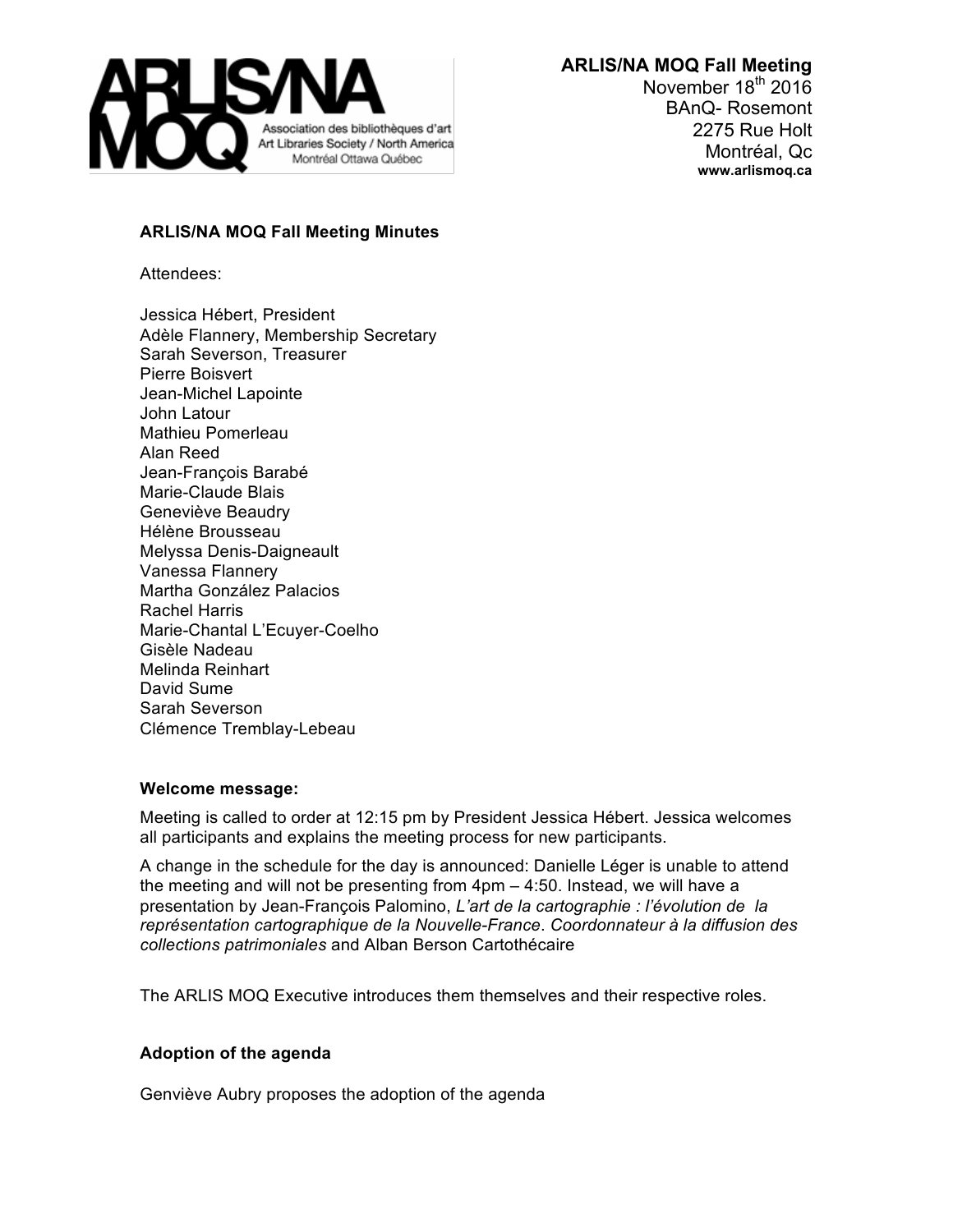

Seconded by Sarah Severson

## **2. Adoption of the meeting minutes for the previous meeting – Spring 2016.**

Jean Michel Lapointe proposes the adoption of the previous meeting minutes Seconded by Adèle Flannery

## **3. President's Report (Jessica Hébert)**

*I was not expecting to be in the president's role until 2017. But, as you know, life is sometimes unexpected. So I took began my role as president of ARLIS/NA MOQ after the departure of Pamela Casey, who took a job as an archivist for Columbia University in New York. It's wonderful opportunity, and I think I can speak for the entire executive when I say that we are all very grateful to have had the opportunity to work with her.* 

*The executive committee meets once a month where we discuss upcoming projects and others that we'd like to develop. One of our goals this year was to organize an event that would allow us to get together to engage in real discussion in order to better advance our understanding of issues that affect our milieu.* 

#### *Professional panel on copyright and open access in the visual arts:*

*ARLIS /NA MOQ, in collaboration with Artexte will host a panel discussion on copyright and the visual arts, particularly addressing issues related to open access and digital content in libraries archives and museums. The panel will feature three speakers with different backgrounds and areas of expertise in copyright, library collections and the visual arts. Issues around users rights, fair dealing, and open access will be discussed, with the goal of engaging in dialogue about online visual culture and how to best serve the interests of creators while making information accessible to the public.* 

*The event will take place at Artexte on Thursday Feburary 16th at 6pm. It will be a bilingual event. This project is possible thanks to funding that we received through ARLIS/NA for special projects.* 

*At present we have confirmed two of the tree panelists: Olivier Charbonneau, Librarian at Concordia University and Jennifer Dorner, Director of the FOFA Gallery, visual artist and representative for Quebec for CARFAC (Canadian Artists representation, le front des artistes Canadiens).* 

#### *New website:*

*Since last March, a committee was formed to work on the new version of the ARLIS MOQ website. The committee is composed of Alan Reed, Adèle Flannery, Danuta Sierhuis and Renata Guttman. The project slowed down this summer, but this Fall we've been working on revising the texts, planning the new layout and gathering images for visual content. We decided to purchase a new Wordpress theme called Comet. Thanks to the help of Corina MacDonald we were able to create a development site so that the*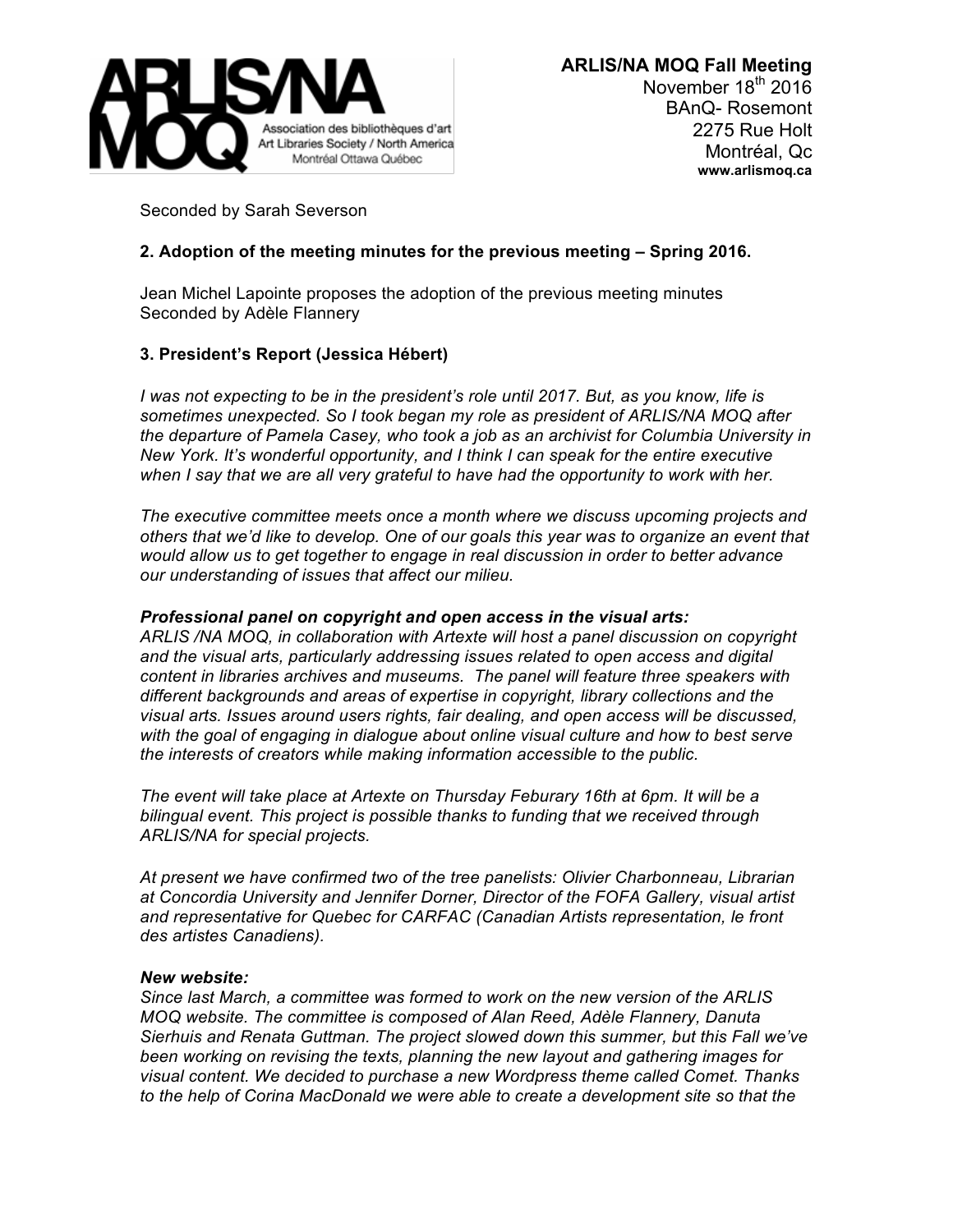

*current website will not be interrupted in any way during the development of the new website. My current goal is to continue working on the website from now until the end of 2016 and have the new site ready for January 2017.* 

#### *Other events:*

*During the Spring meeting in June we raised the idea of having a networking event where we would do professional headshots and it was received with a lot of enthusiasm. While this event will not take place in the Fall as we had originally planned, we are currently looking to hold it in Spring of 2017.* 

*There will be more information on upcoming events, which will be sent out on the listserv in the near future. I invite you to sign up for the listserv if you have not already done so, and also to follow our Facebook page, in order to stay up to date.* 

#### *Contribution to the ARLIS/NA conference:*

*I was contacted by Rebecca Friedman, chapters liaison for ARLIS/NA, in the early Fall to*  ask us if we would be making a donation to the ARLIS conference. In the past, we've *contributed 200\$, but because of our precarious financial situation, this amount has been reduced in recent years. This year we have decided to give a donation of 100\$ to the ARLIS/NA conference.* 

*We look forward to a very exciting upcoming year with you! If you have any ideas, suggestions or if you wish to become more involved in the association I invite you to contact us at any time, we want to hear from you!* 

## **4. Membership Secretary's Report (Adèle Flannery)**

*We are closing 2016 with 44 paid members, which is slightly less than what I had projected in June (10 members did not renew, but we gained 13 new members total for the year).* 

*2017 begins with 8 new members, some of whom are present today.* 

*After years of trying to break down barriers, we have made huge headway at EBSI, Université de Montreal's library school. It's wonderful to have established communication channels at the School. This was made possible in part because of new members who joined following our recent events (the CV workshop or the EBSI/SIS career fair).*

*On October 7th, I participated on behalf of the executive committee in a class at EBSI. This class was a survey of different local associations and this marked our first participation in it. Following a 5-minute presentation to a room of about 80 people, a handful of students came to speak with me and the 25 ARLIS/NA flyers I had brought disappeared. This experience illuminated to me the distinguishing factor of our*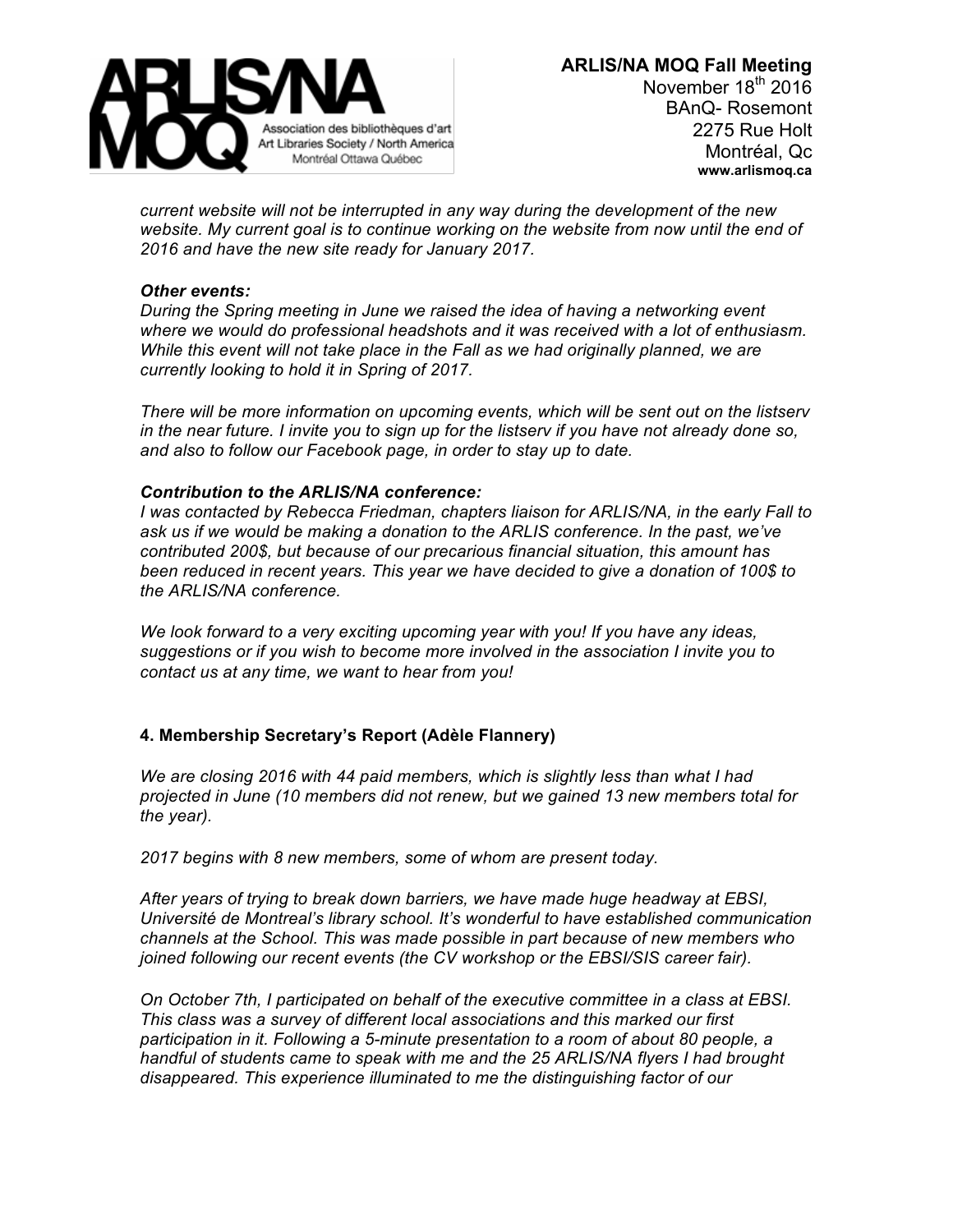

*association: our size. The fact that we are a small group made up of accessible, knowledgeable and friendly members felt very unique in this context.* 

*Students are solicited from many different directions during their studies and I believe the clarity of our message and the simplicity of our Association made us stand out. Moreover, I believe that the fact that we don't have too many events make us just right for prospective members.* 

*This activity will be a critical one for future executives to participate in as it not only broadens our visibility, but it speaks directly to students who don't see themselves in larger associations or who feel that their MLIS program is lacking an art dimension.*

*If we can carve out similar opportunities in Ottawa and Quebec, that would insure the growth of the association.* 

*As 2017 is my last year as membership secretary, I will be updating the description of the role to better reflect its nature and the importance of outreach activities.* 

*You can expect to hear from me in January for 2017 membership renewals. To be able to collect all membership fees by March, the executive reminds you that you can renew your membership 24/7 via our PayPal! As I mentioned last meeting, it's very time consuming to follow up with members; therefore, I would be very grateful if renewals were made promptly. Please note that August 1st has been set as the final reminder date, after which communications encouraging renewal will cease.* 

*From now until our next meeting, planned recruitment activities include the 3rd edition of the CV design workshop, participation in the EBSI-SIS career fair, and continued recruitment efforts on an individual basis.* 

*In closing, I would like to thank all our members for their continued support of ARLIS/NA MOQ and I encourage established members introduce yourselves to a new member who is here today!* 

*Respectfully submitted by Adèle Flannery, Membership Secretary, November 18th 2016.* 

#### **5. Treasurer's Report (Sarah Severson)**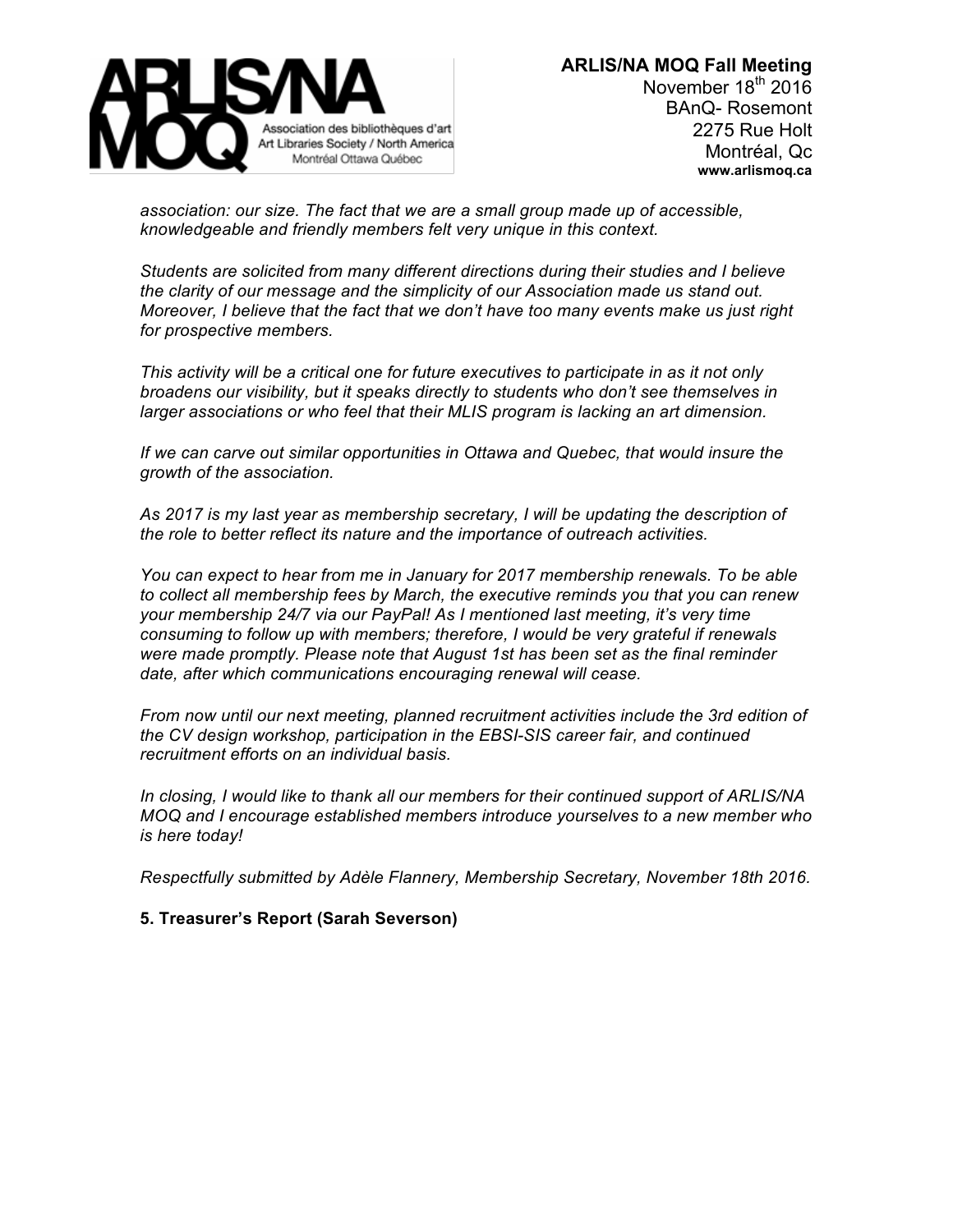

**ARLIS/NA MOQ Fall Meeting**

November 18<sup>th</sup> 2016 BAnQ- Rosemont 2275 Rue Holt Montréal, Qc **www.arlismoq.ca** 

|                                                                                        |               | <b>Rapport Trésorier</b>                 |                 |     |                       |  |
|----------------------------------------------------------------------------------------|---------------|------------------------------------------|-----------------|-----|-----------------------|--|
|                                                                                        | 01 january    | 03 juin<br>03 juin 2016 17 november 2016 |                 |     | <b>Budget</b><br>2017 |  |
| <b>OPENING SOLDE / BALANCE</b><br>\$                                                   | 1,563.48      | \$                                       | 1,842.47        | \$  | 1,457.42              |  |
| DÉPÔTS / Revenues                                                                      |               |                                          |                 |     |                       |  |
| Adhésion/Membership<br>\$                                                              | 910.00        | S                                        | 556.75          | Ŝ   | 1,125.00              |  |
| <b>Inscription/Registration</b>                                                        | 30.00         | 5                                        | 120.00 \$       |     | 450.00                |  |
| <b>Dons/Donations</b>                                                                  |               |                                          |                 |     |                       |  |
| Projet ponctuel/Special project                                                        |               |                                          |                 |     |                       |  |
| DÉPÔT TOTAL / Total Revenues                                                           | 940.00 \$     |                                          | $676.75$ \$     |     | 1,575.00              |  |
| <b>RETRAITS / Expenses</b><br>Projet ponctuel/Special project                          |               |                                          |                 |     |                       |  |
| <b>Bourses/Awards</b>                                                                  |               |                                          |                 | \$. | (1,240.00)            |  |
| <b>Contributions ARLIS/NA</b><br>\$                                                    | $(100.00)$ \$ |                                          | $(100.00)$ \$   |     | (100.00)              |  |
| Dépenses /Activities expenditures<br>\$<br>Meetings: Fall 2015, Fall & Spring 2016     | $(130.99)$ \$ |                                          | $(383.15)$ \$   |     | (400.00)              |  |
| Imprime de MOQDOC/ Printing + mailing<br>\$<br>3 issues: Fall 2015, Spring + Fall 2016 | $(225.35)$ \$ |                                          | $(556.15)$ \$   |     | (500.00)              |  |
| Site web/Web hosting<br>\$                                                             | (185.92)      |                                          |                 | Ś   | (185.00)              |  |
| <b>Frais Mensuels /Banking Fees</b><br>\$                                              | $(18.75)$ \$  |                                          | $(22.50)$ \$    |     | (45.00)               |  |
| <b>TOTAL DES RETRAITS / Total Expenses</b><br>\$                                       | $(661.01)$ \$ |                                          | $(1,061.80)$ \$ |     | (2,470.00)            |  |
|                                                                                        |               |                                          |                 |     |                       |  |
| <b>CLOSING SOLDE / BALANCE</b><br>s                                                    | $1,842.47$ \$ |                                          | $1,457.42$ \$   |     | 562.42                |  |
| prah Jadar                                                                             |               |                                          |                 |     |                       |  |
| Sarah Severson, trésorier/treasurer                                                    |               | Date                                     |                 |     | nov 17 2016           |  |

## **6. Secretary's Report**

Presented by Jessica Hébert for Janie Tremblay

*Malheureusement, je ne peux être présente aujourd'hui pour des raisons professionnelles, mais je tenais à vous remercier d'être venue à la réunion automnale ARLIS NA MOQ. J'avoue que mon rôle depuis la dernière réunion s'est limité à la participation aux réunions mensuelles du comité exécutif et à la rédaction des minutes de la dernière réunion. Enfin, je veillerai à vous tenir informé de nos activités à venir alors surveiller vos courriels ! Profitez bien de la journée!*

#### **7. Committe Reports :**

#### **a) Nominating Committee**

John Latour (jwlatour@yahoo.ca) David Sume (david.sume@gmail.com)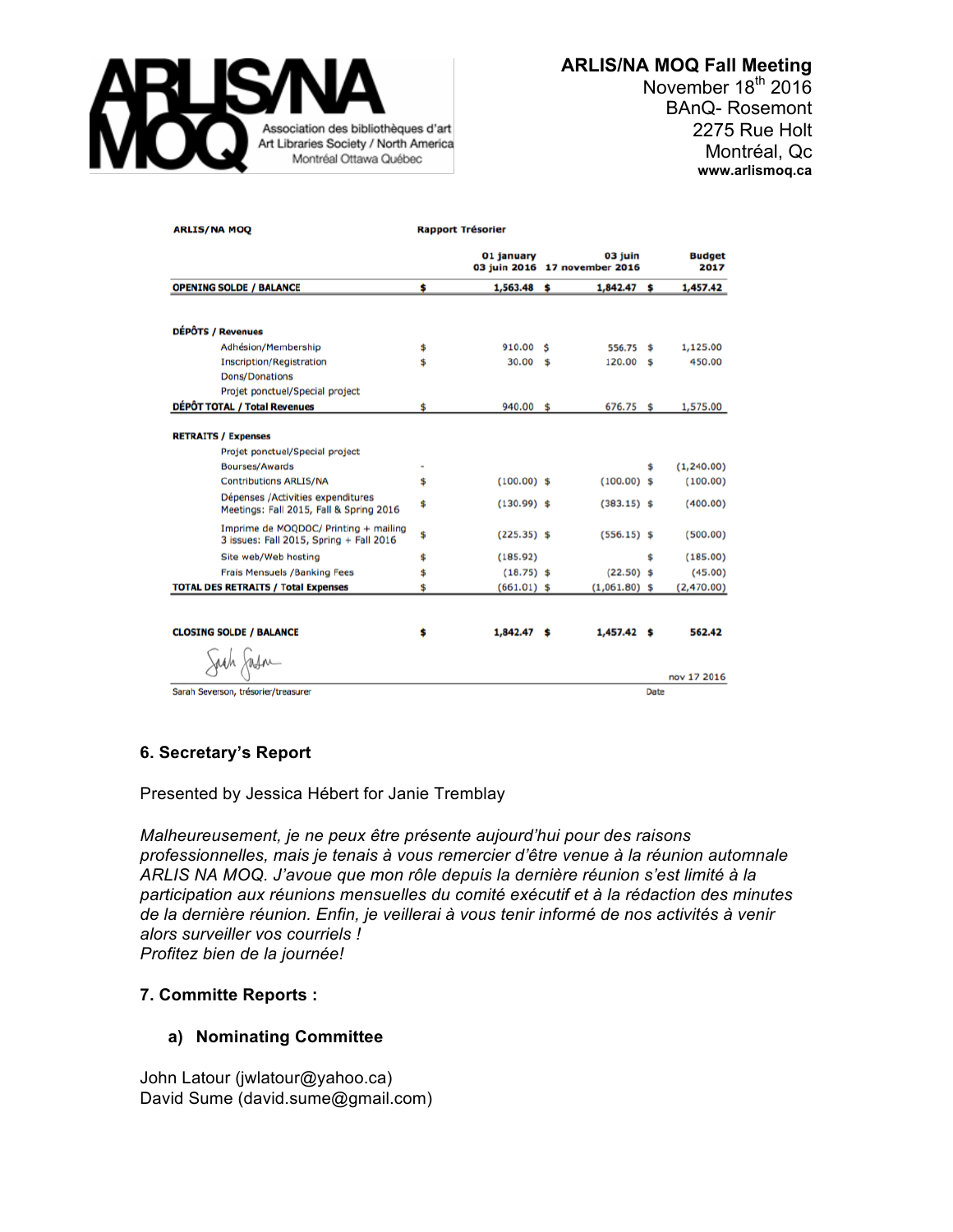

*The only position that will need to be filled on the ARLIS/NA MOQ Executive Committee in 2017 is that of the Vice-President.*

*The Vice-President performs the duties of the President in case of the President's inability to serve and he or she may be assigned other duties by the President. The term of office for the Vice-President is one year after which he or she becomes the President for a one-year term.*

*As with all positions on the Executive, the Vice-President must be a member of the Chapter and of ARLIS/NA. If he or she lacks the institutional support to maintain a membership with ARLIS/NA during their term of office, then the Chapter may cover their membership fee.*

Last September, the Nominating Committee sent out a general announcement for the *Vice-President position. To date, one member has been nominated, Mathieu Pomerleau of the Canadian Centre for Architecture. If anyone else would like to be nominated for the Vice-President position, please let us know immediately following this report.*

*We would also like to inform you that the Nominating Committee itself is looking for new members as our mandate has come to an end. The committee is usually made up of three members, and their role is to identify potential candidates for the Executive and to run elections whenever necessary. Members of the Nominating Committee are appointed by the President, and they may not serve on the executive. Anyone interested in being appointed to this committee should contact the President.* 

*Thank you very much.*

Nomination of Vice-President Candidates who applied by email: Mathieu Pomerleau Accepted by acclamation

**New Vice-President:** Mathieu Pomerleau (Reference Librarian, Canadian Centre for Architecture)

#### *b.* **Professional Development Awards Committee Report**

#### *Les membres du comité 2016-2017 :*

*Hélène Brousseau (Artexte) Simon Barry (École nationale de théâtre du Canada) Danielle Léger (Bibliothèque et Archives nationales du Québec, Montréal)*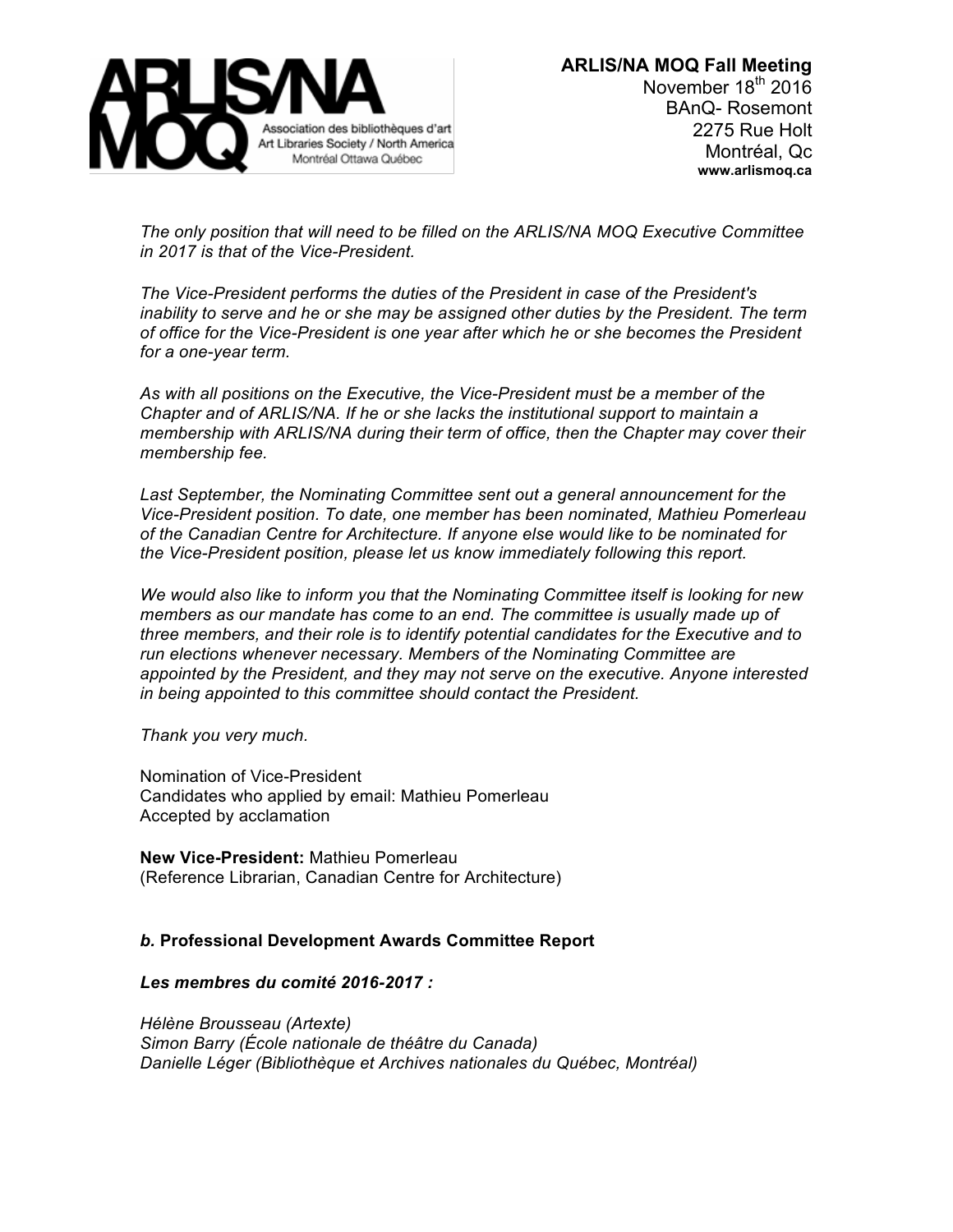

**www.arlismoq.ca** 

#### **Concours 2016-2017**

*Le concours de bourses pour l'année 2016-2017 a été lancé le 25 octobre 2016. Les membres ont jusqu'au 25 novembre pour soumettre leurs candidatures. Une réponse sera donnée aux candidats à la mi-décembre afin que le récipiendaire de la bourse de voyage Michelle Gauthier puisse se prévaloir du tarif d'inscription hâtive qui se termine le 23 décembre 2016.*

#### **Mise à jour du programme de bourses**

*Suite aux discussions constructives entre les membres de la section d'ARLIS/MOQ ayant participé à la réunion du printemps 2016, les membres du comité de développement professionnel et les membres de l'exécutif de la section MOQ ont entrepris l'évaluation et la révision du programme de bourse de perfectionnement professionnel.*

*Plusieurs aspects importants ont déjà été discutés :*

#### *Critères d'admissibilité des membres de l'exécutif :*

*Concernant l'évaluation de l'admissibilité des membres de l'exécutif, nous arrivons à un consensus que l'implication active au sein de l'association doit être récompensée et non pénalisée. Que la disqualification aux bourses pourrait avoir un impact négatif sur la participation au sein de l'association. Ainsi, nous recommandons que tous les membres de la section d'ARLIS/MOQ soient éligibles aux bourses de perfectionnement à l'exception des membres du comité de développement professionnel.* 

*Une résolution sur l'admissibilité est soumise aux membres.*

#### *Amélioration du mode d'évaluation des candidats :*

*Une grille d'évaluation multicritères pondérée a été développée afin d'assurer l'évaluation impartiale des candidatures.* 

#### *Les textes d'appel de bourses et sur les critères admissibilité :*

*Dans le but de mieux communiquer les critères d'admissibilité et pour refléter les critères évalués dans la grille d'évaluation multicritères, le texte de l'appel de bourses ainsi que le texte sur les critères d'admissibilités ont été mis à jour dès cet automne.*

#### *Concernant les modalités des bourses :*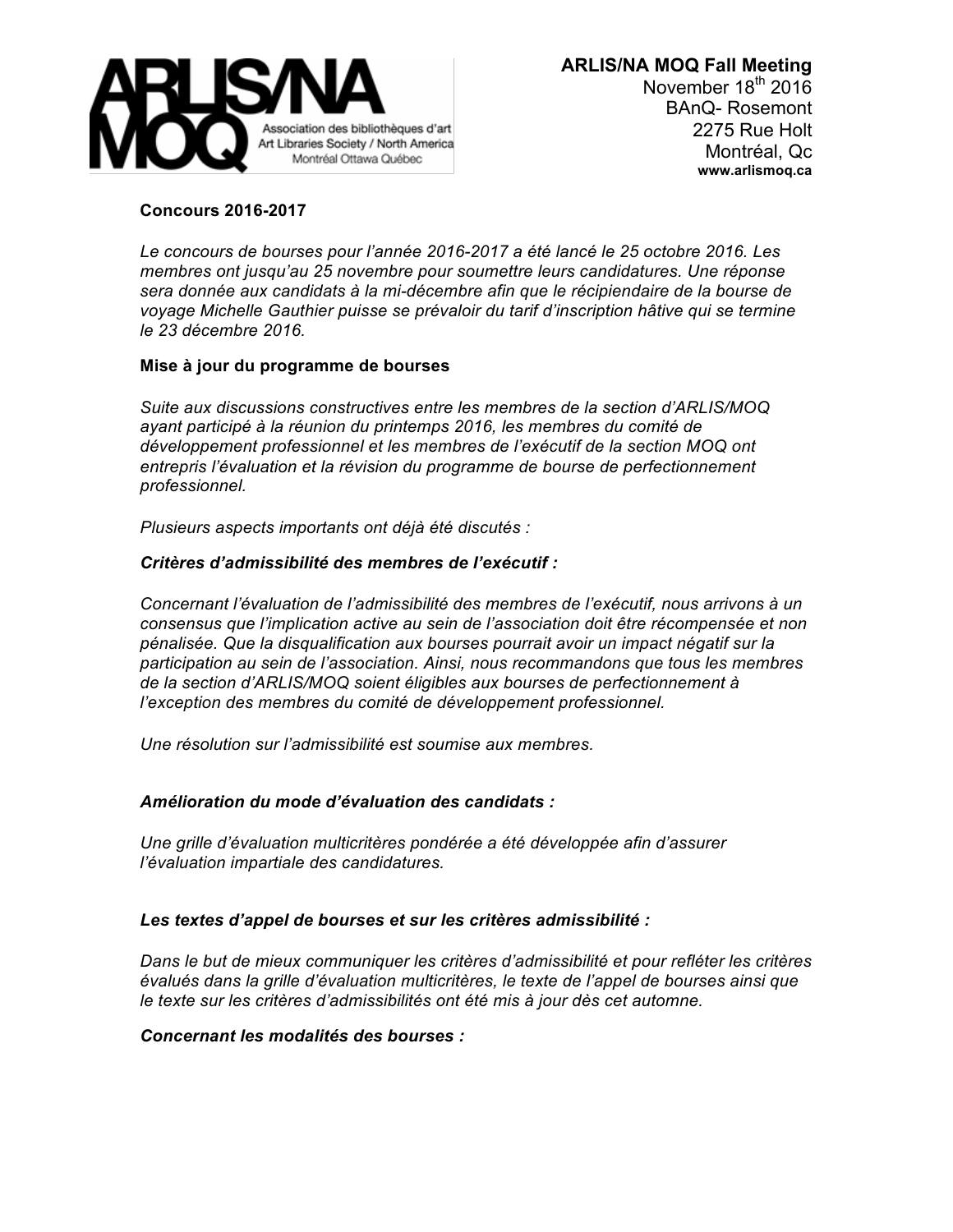

*Le montant alloué à la bourse d'adhésion Daphné Dufresne a été augmenté à un montant équivalent à un maximum de 150 \$ dollars américains afin de s'arrimer à l'augmentation du coût de l'abonnement à ARLIS/NA.*

*En fonction des revenus d'adhésion actuels et de la baisse de la valeur du dollar canadien par rapport au dollar américain, il est difficile d'attribuer annuellement la bourse de voyage. Nous envisageons la possibilité d'offrir la bourse de voyage sur une base bisannuelle, dans la mesure où le budget le permet.*

*Concernant la possibilité de développer d'autres types de bourses, Pamela Casey a vérifié auprès d'ARLIS/NA si la section a le pouvoir de faire ce type de changement. Rebecca Friedman, notre agente de liaison à ARLIS, a confirmé qu'il est possible pour la section de créer des nouvelles bourses. Ainsi, il serait possible d'effectuer des appels de projets spéciaux annuellement ou de façon bisannuelle.* 

## **À venir**

*Au printemps 2017, les membres d'ARLIS/MOQ seront invités à participer à un sondage qui aura comme objectif de connaître leurs besoins et leurs souhaits par rapport au programme de bourses.*

*À l'automne 2017, une proposition de refonte du programme de bourses, élaborée par notre comité, serait soumise aux membres.*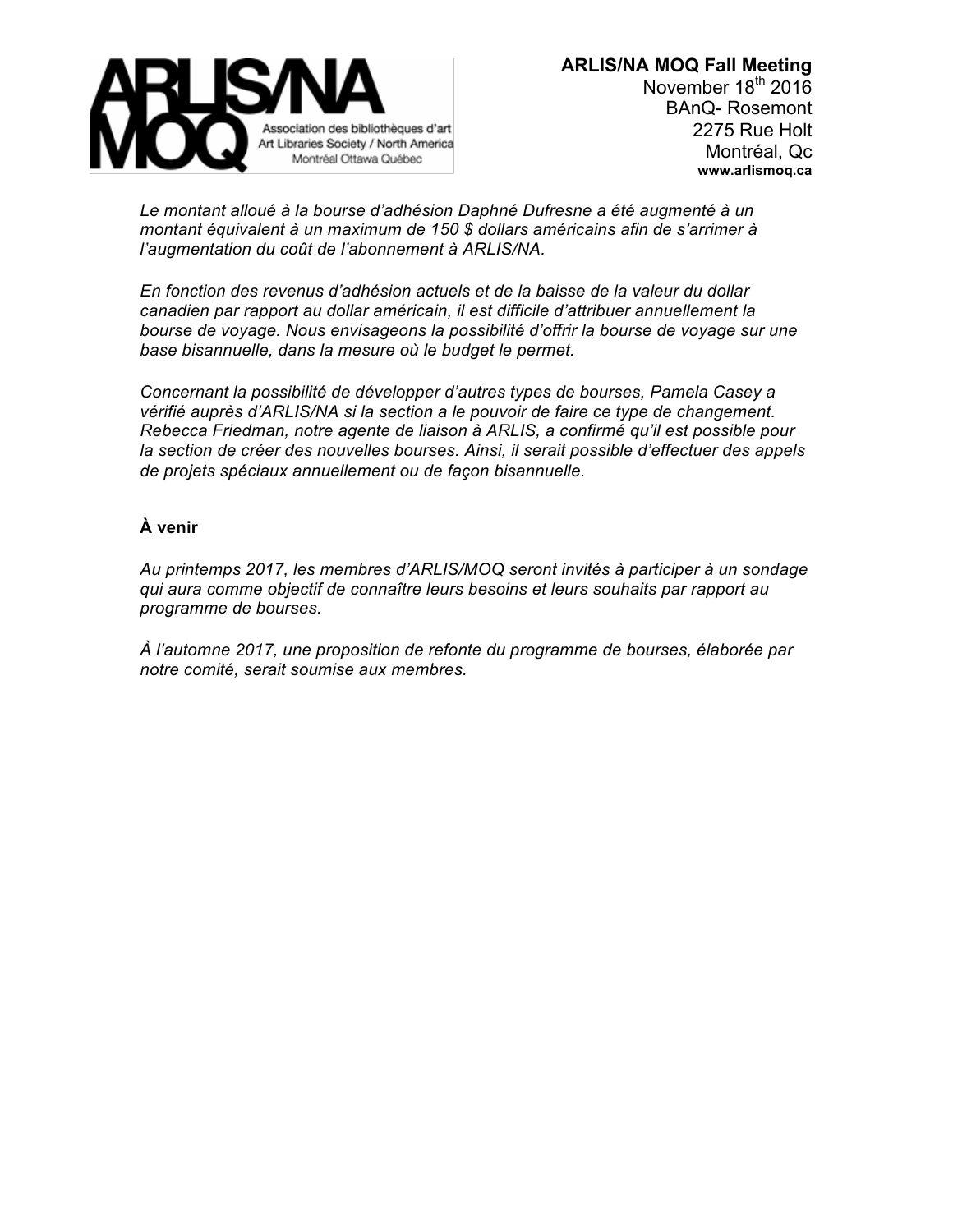

*Résolution sur l'admissibilité aux bourses de développement professionnel d'ARLIS/NA section MOQ : (see annex 1)*

*Motion : Marie-Chantale Seconded : Mathieu Pomerleau Unanimously adopted.* 

#### **c. Report from the MOQDOC Editorial Committee :**

Presented by Mathieu Pomerleau

MOQDOC is a team effort, thanks Adèle and Alan for their collaboration as well as Jessica for her support with the process.

The articles in this issue are pertinent to the profession, which provide reflections and indepth analyses.

Few submissions were received this time; this allowed us to include longer articles. Through outreach activities with EBSI and McGill there will be opportunities to invite new authors to contribute to MOQDOC. It's something to continue working on.

Adèle, mentions that in the future, if there is someone with knowledge of InDesign, who might be interested in taking over the job of doing the layout, she would be passing that position on to someone else down the road.

#### **9. Rapport form the Canadian Chapter Liaison ARLIS/NA**

Presented Sarah Severson for Jennifer Garland

*Hello MOQ members! We are reporting on several items at the Society level and from recent work on the Executive Board. Do not hesitate to contact either one of us with questions. We look forward to seeing MOQ members in New Orleans in February. –Jennifer Garland, Canadian Liaison (jennifer.garland@mcgill.ca) & Rebecca Friedman, Chapters Liaison (rfriedma@princeton.edu), ARLIS/NA Executive Board Mid-Year Board Meeting (August, New Haven, CT): The Executive Board participated in a couple of "deep dive" discussions focused on: 1. Assessment the Society is undertaking and should undertake related to decision making: the data we collect regularly, the data we could be collecting, member feedback from the recent census and other, the tools we are using to survey, who should be doing data analysis and the like. [A data collection task force will be formed in coming weeks, along with the drafting of a mission and goals.] 2. ARLIS/NA and digital preservation: core competencies, and professional guidelines and standards related to digital preservation, endorsing a set of*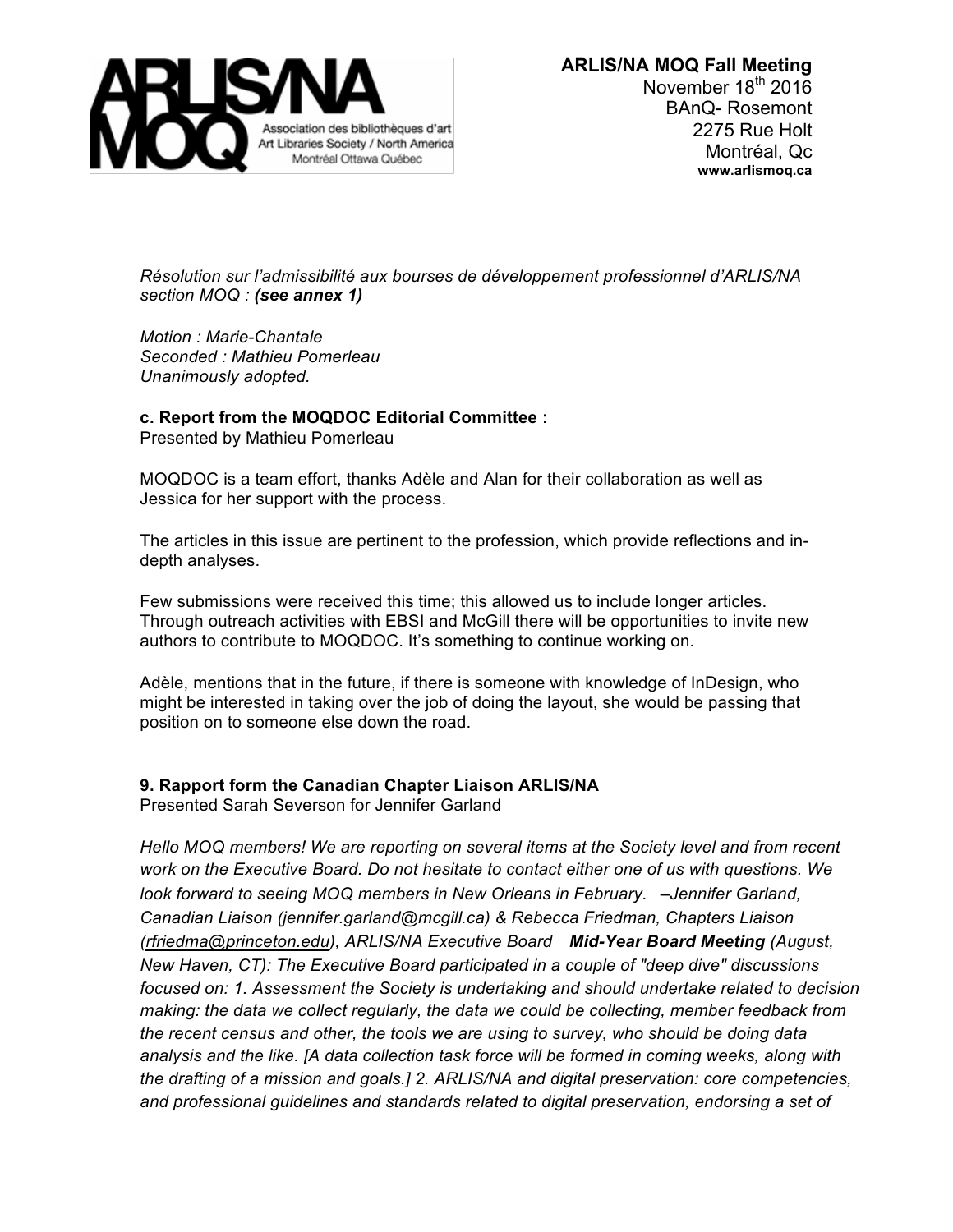

*standards, etc. (This issue is coming from the NDSR-Art Advisory Board http://ndsrpma.arlisna.org/.)*

*Strategic Directions / Action Scorecard: These documents are up on the ARLIS/NA website in the members' section. Chapters are encouraged to add relevant activities to the scorecard if they align with a specific strategic direction. One's chapter would be indicated under TEAM. If a chapter can't seem to enter specifics on own, feel free to send to Rebecca to upload. This was implemented as a way to keep the Society on task with its goals and activities, and align them with our overall mission: visit this page after entering the members' area of the ARLIS/NA website under Administrative Documents & Tools).* 

*2020 Conference: ARLIS/NA will be meeting in St. Louis, MO in 2020 hosted by the Central Plains Chapter (approved at mid-year board meeting). [2022 will be ARLIS/NA's 50th anniversary, and the same year that the annual conference is meant to return to Canada. Plans and sites for both have not yet been determined.]*

## *Translation Budget*

*The Executive Board approved Jennifer's proposal for a budget line for translation services in 2017 (and going forward). This will ensure accurate and professional translation of all communication between the Canadian Liaison and the ARLIS/NA Canada membership.*

## *ARLIS/NA Canada website*

*The ARLIS/NA Canada Executive Committee has voted unanimously to migrate arliscanada.ca from its current host, the Banff Centre, to arlisna.org. This move is expected to take place over the next two months with the assistance of AEG (Association Executives Group), the ARLIS/NA association management company, and a team of ARLIS/NA Canada volunteers. By centralizing the website, the Chapter will gain administrative access to content and layout, benefit from dedicated technical support, and ensure a continuity of service with the next executive.*

## *MOQ Special Funding Request*

*Congratulations to the ARLIS/NA MOQ Executive Committee for their successful funding proposal, to support a panel discussion on the subject of copyright and fair dealing in art librarianship. This initiative is timely, as ARLIS/NA has struck two new task forces in 2016 to explore Open Access and Fair Use/Fair Dealing. See the ARLIS/NA Public Policy Committee's webpage for more information.*

*Chapter Success Book: This document, which serves as a guide for chapters and chapter*  leaders, is available under Administrative Documents & Tools on the ARLIS/NA website. The *current version is (over)due for an update. A list of preliminary questions related to current practice is being compiled to send out to chapters. The Chapters Liaison welcomes any general feedback and suggestions about needed changes to this document.*

*Chapter Archives: Rebecca has put together a series of questions to send out to the chapters regarding their current archiving practices, as this is of interest to the Documentation*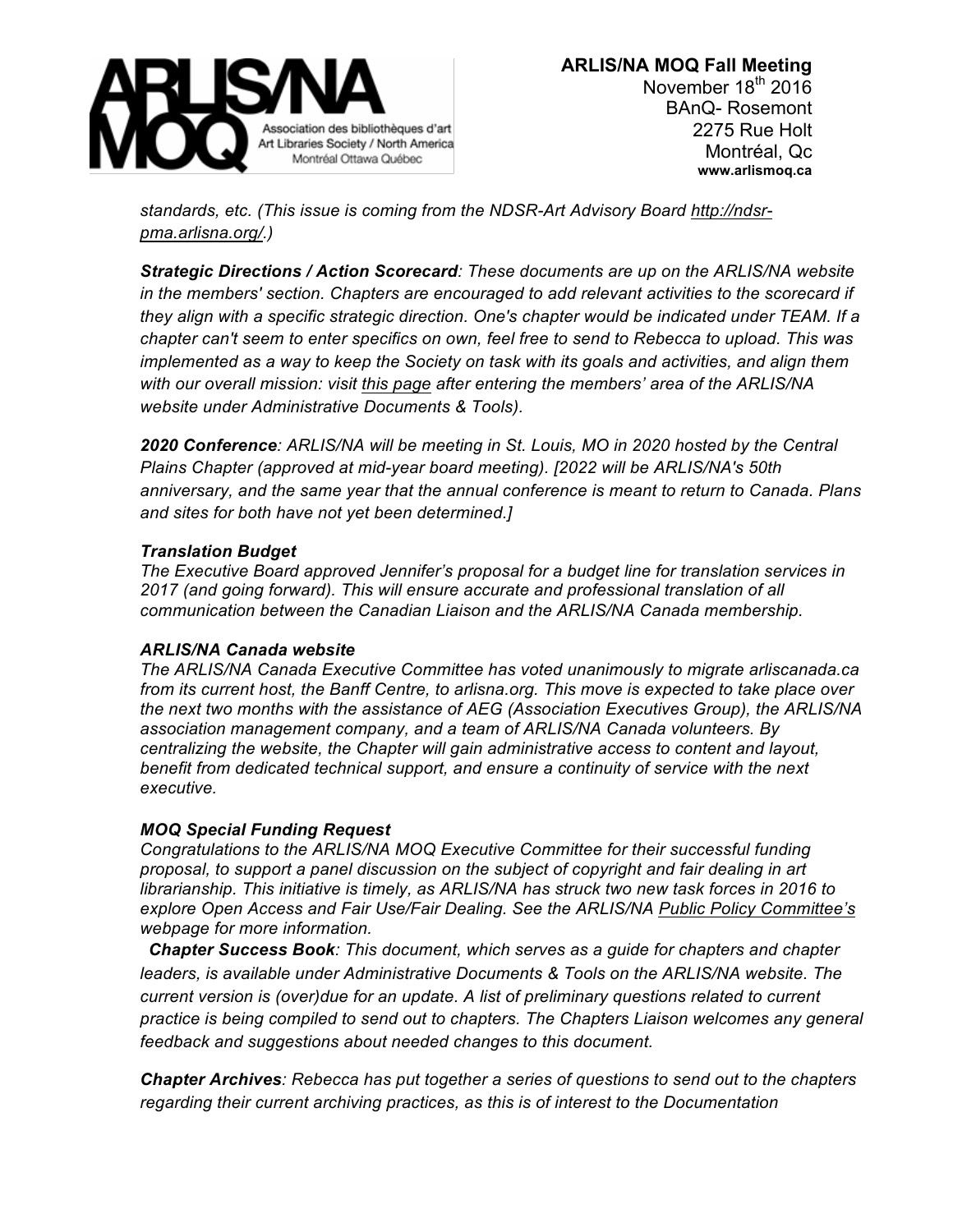

*Committee. She is interested in knowing what has been done, what is being done currently, is there a central location for chapter archives (in paper), and what are chapters doing about electronic records? Several chapters have asked this last question as far as ARLIS/NA is concerned, and the Documentation Committee is exploring all such efforts at present on the Society level. [Only the ARLIS/NA website is currently being archived.] Rebecca hopes to send out the questions about archiving practices to chapters very soon.*

*Membership rates for North American members: When you receive your ARLIS/NA membership renewal you will notice that the rates have been restructured for 2017. The Executive Board approved this restructuring and an increase in dues for individual and retired members to allow the Society to foster new membership and to support ARLIS/NA initiatives.*

*Membership rates for international members: There is some preliminary work being done by the Membership Committee currently to come up with some scenarios for offering reduced rates for ARLIS/NA members outside of North America. There has also been some discussion amongst Executive Board members about the impact of annual conference rates for Canadian members (in light of current exchange rate), so discussion on this point will continue in the near term.*

Question posed by Martha: Is the translation fund also for Spanish?

Answer: No, at this time, it is for the Canadian side with French.

## **9. Discussion on financial situation and possible solutions.**

Jessica outlines the financial situation and the need to increase revenues or decrease costs as presented in the treasurer's report.

Possibility of having fundraisers but we need people to work on this – fundraising committee.

A potential activity for the future – professional headshot event, where people would pay for a professional headshot.

Important in getting new members in order to increase revenues, Adèle has been working hard at this.

Sarah mentions soliciting donations from members.

## **Ways to reduce expenditures:**

Reducing amount for awards, not many people apply, travel award is 1000\$, which is a lot but doesn't even cover the entire cost of travel and registration for the conference.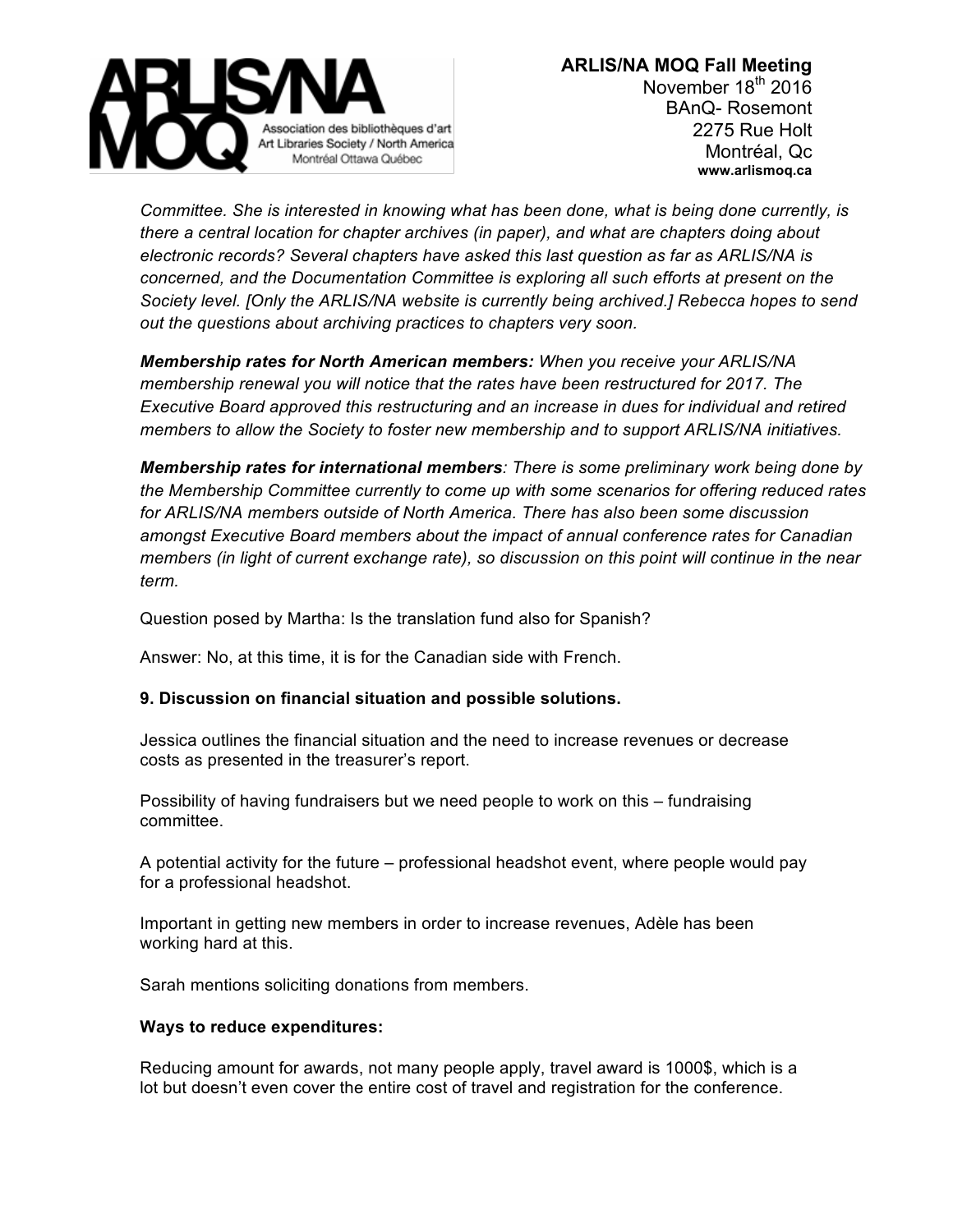

Hélène mentions that awards could be evolved into something else. Could be biennial, or modify the amount and allocate the \$ of the awards for more special projects instead.

#### **Other suggestions raised:**

Marie-Chantal: Could have a book sale, on Amazon, many people receive books through their institution which they could donate.

Jessica mentions that the booksale idea has been raised in the past, but no members volunteered to organize it. Amazon is a lot of management, perhaps à physical booksale would be easier.

#### **Discussion on the MOQDOC printing :**

The printed version of MOQDOC could be sold in addition to the membership. Could be sold for a separate fee or suggested donation. Point raised about increasing visibility of the MOQDOC – Send it out on the ARLIS NA

listerv.

Could make it print-on-demand, this would save us close to 500\$ per year Many chapters have already stopped making a print version of the publication. Digital version could be free, pay for print version.

Renata suggests that the MOQDOC should not be separated from membership because it is a means of communication and gives visibility to members.

It is important to raise awareness among members of the importance of donating, for everyone to contribute, in many other chapters, the majority of the awards are funded through donations.

Sarah : If we stopped printing the MOQDOC and held one small fundraiser, every year we would be financially stable.

If we decide to make the travel award every two years, we should not spend the money we save on other awards.

#### **Other ideas :**

Seek out institutional partners.

Adèle : Importance of increasing membership, it is everyone's responsibility to help increase membership. Could have a practice of "bring a buddy" to the meetings.

EBSI McGill career fair is very important for visibility and membership.

For increasing membership, the Fall meeting is a difficult time for students because it coincides with the end of the semester.

Pierre : Membership Form, could add a section for giving an suggested donation.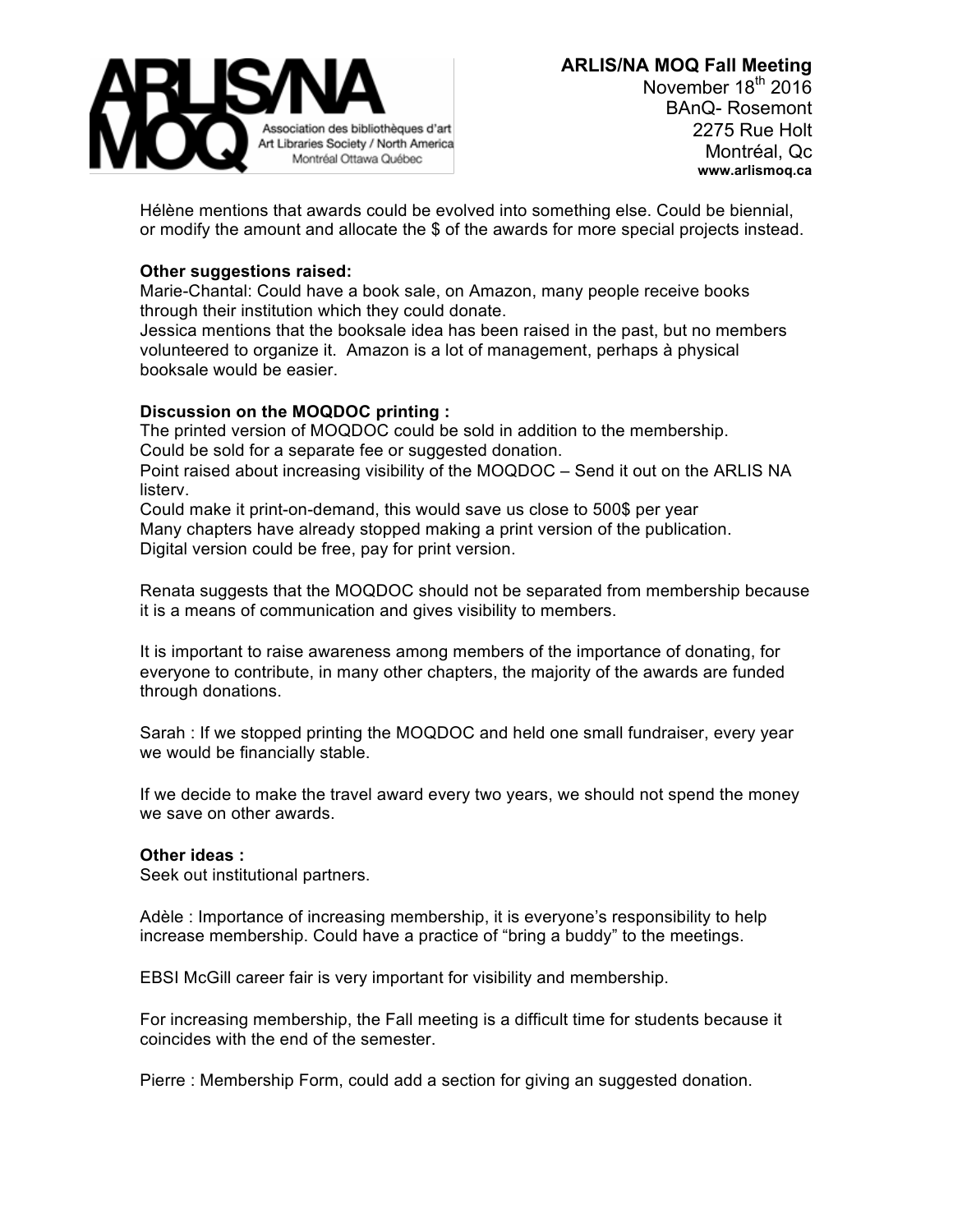

The executive will be sending a call out in early 2017 for participants to take part in a fundraising committee.

## **Spring Meeting :** Ottawa

Suggestions for Spring Meeting:

Bishops University in Sherbrooke is suggested as a location. They have an excellent art Gallery. This suggestion is received enthusiastically. We will reach out to Bishops University to hold the Spring Meeting.

#### **Varia:**

Suggestion on length of the terms for the executive committee: They should possibly be staggered, so as to not have a full new executive every two years. For this to happen, someone might have to stay on for an extra term. Sarah S. mentions that the current executive is working on documentation to facilitate knowledge transfer for all processes as well as a calendar of events and checklists.

Adjournment.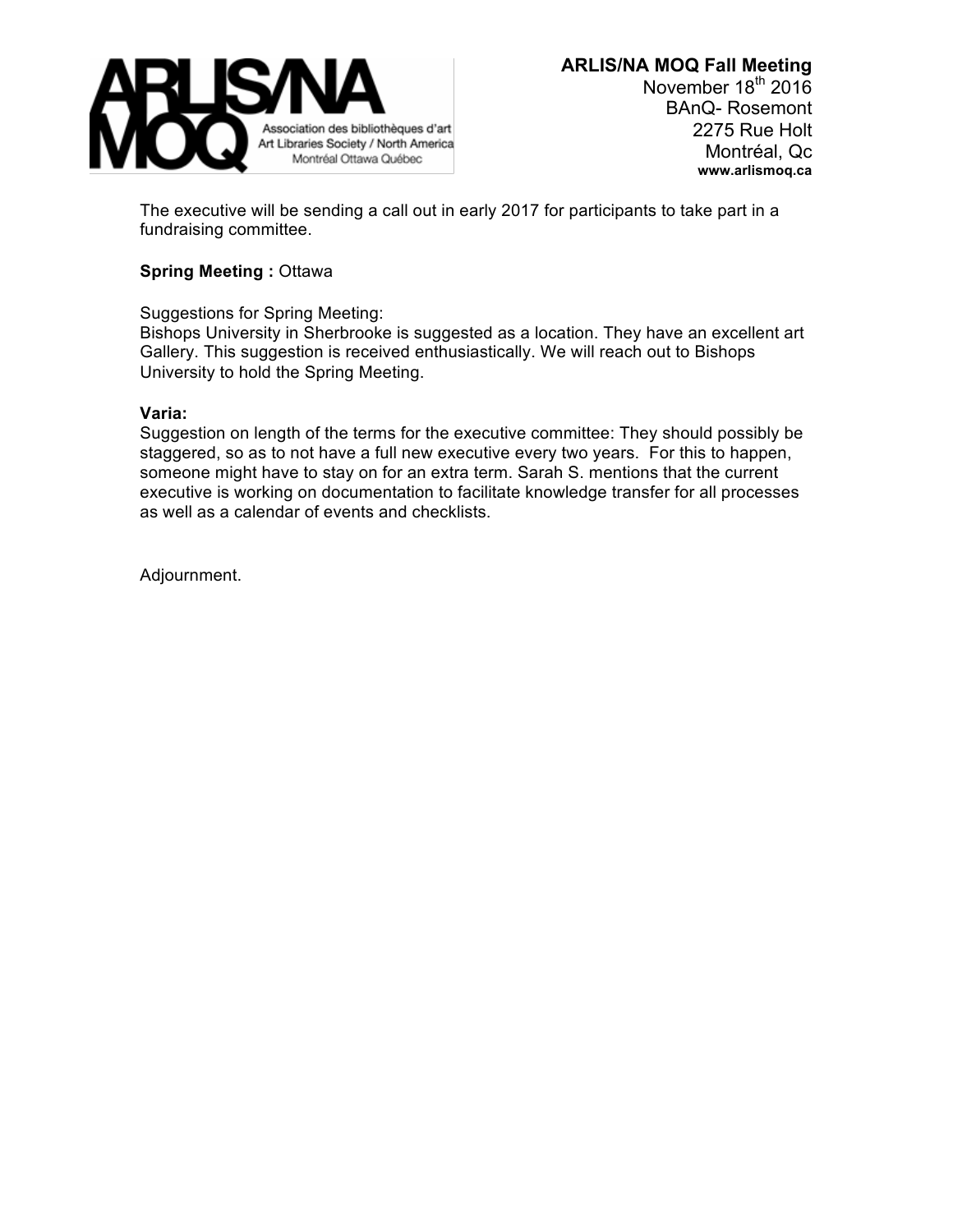

# **Annex 1**

## **Résolution sur l'admissibilité aux bourses de développement professionnel d'ARLIS/NA section Montréal-Ottawa-Québec**

Étant donné que :

- l'accessibilité aux bourses doit être large et démocratique;
- l'implication active au sein de l'association doit être valorisée.

Il est résolu que :

- Tous les membres d'ARLIS/NA section MOQ sont éligibles à soumettre leurs candidatures au concours de bourses de développement professionnel de la même section.
- Que les membres de l'exécutif d'ARLIS/NA section MOQ sont éligibles à soumettre leurs candidatures au concours de bourses de développement professionnel de la même section.
- Que les membres du comité de développement professionnel d'ARLIS/NA section MOQ **ne sont pas** éligibles à soumettre leurs candidature au concours de bourses de développement professionnel de la même section.

Adopté le \_\_\_\_\_\_\_\_\_\_\_\_\_\_\_\_

 $\mathcal{L}_\text{max}$  , where  $\mathcal{L}_\text{max}$  , we have the set of the set of the set of the set of the set of the set of the set of the set of the set of the set of the set of the set of the set of the set of the set of the set of Jessica Hébert, Présidente ARLIS/NA-MOQ

\_\_\_\_\_\_\_\_\_\_\_\_\_\_\_\_\_\_\_\_\_\_\_\_\_ Hélène Brousseau, Comité des Bourses de perfectionnement professionnel